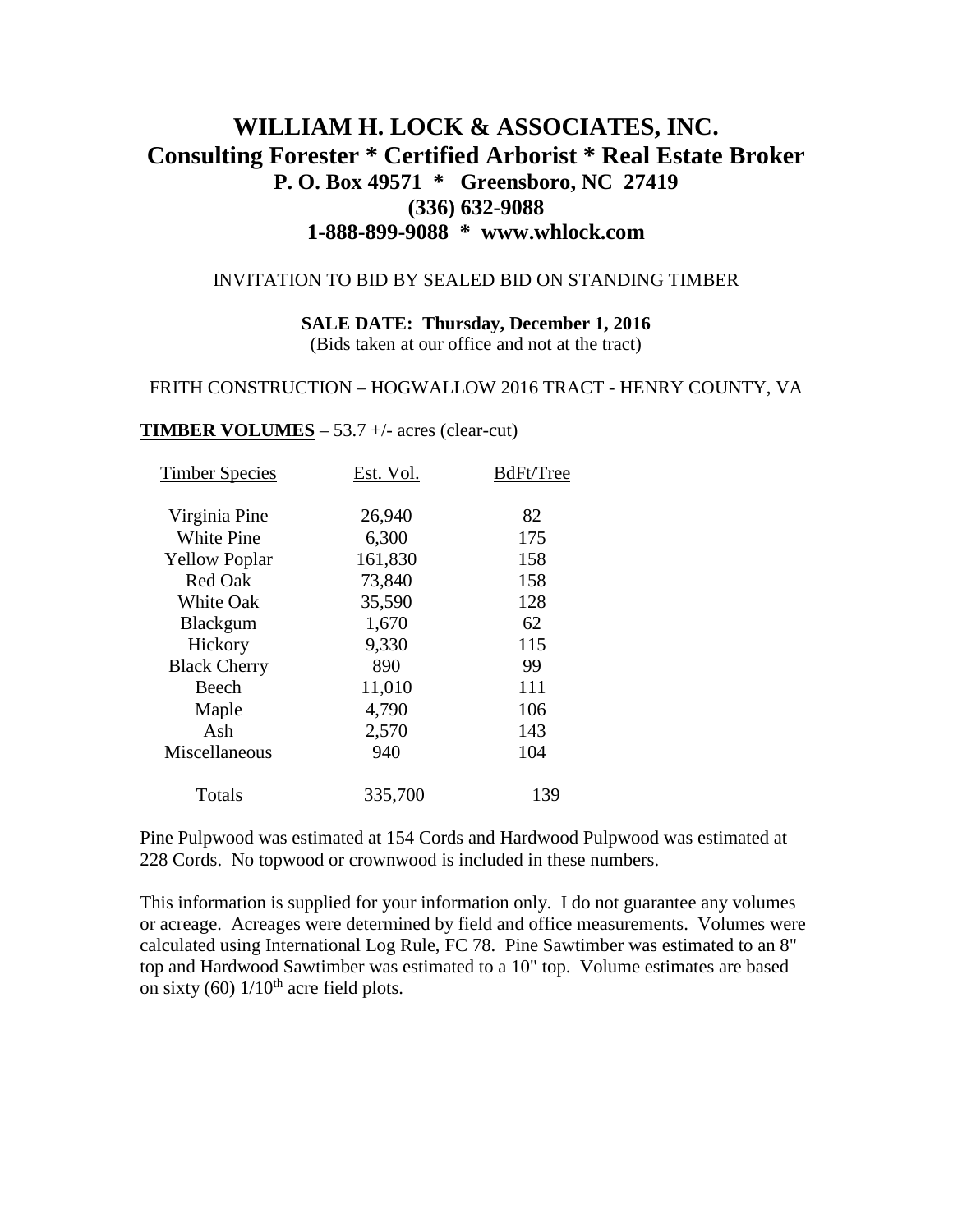Page Two Frith – Hogwallow 2016 Tract - Timber Sale Sale Date: Thursday – December 1, 2016 at 11:00 am at our office

# **LOCATION:**

This tract is located in the western section of Henry County just west of Martinsville, VA. The parcel is north of Highway 58 near the Spencer community and is accessed from Airport Road (Rte. 698). See attached location maps.

# **BIDS:**

The Hogwallow 2016 Tract is being sold on a lump sum, sealed bid basis. A whole tree chipping operation is not required for the harvest but it will be taken into favorable account by Seller in evaluating and selecting the final timber bid if a whole tree chipper will be used for harvesting. Bids will be accepted by **regular mail** if received by 5:00 pm on Wednesday, November 30, 2016 **OR** bids will be accepted by **email [\(whlock@whlock.com\)](mailto:whlock@whlock.com), telephone (336-632-9088), fax (336-632-9088), or in person** at my office until 11:00 am on Thursday, December 1, 2016. At 11:00 am on Thursday, December 1, 2016 all bids received will be recorded. The successful bidder will be notified within 24 hours of the bid openings. A 10% deposit may be requested to be delivered to William H. Lock & Associates, Inc. within 72 hours of the bid opening. The balance of the sales price is to be delivered at the sale closing. The seller reserves the right to refuse or accept any and all bids. Seller will consider all bids. The seller will be responsible for the timber deed preparation and forestry consultant fees. The buyer will be responsible for all other closing costs. A \$1,000 performance deposit will be payable at closing and held in a non-interest bearing trust account until satisfactory completion of logging. The performance deposit does not limit the buyer's liability. **The sale must close on or before December 30, 2016.**

# **PLACE OF SALE:**

The timber sale will be held at the office of William H. Lock & Associates, Inc. in Greensboro, NC. The office address is 375 S. Swing Road, Greensboro, NC 27409. Telephone and Fax: 336-632-9088; [Email-whlock@whlock.com](mailto:Email-whlock@whlock.com)

# **CONDITIONS OF SALE**:

1. The Buyer shall have 24 months from the date of the timber deed to cut and remove all merchantable timber. The sale boundaries have been marked with pink flagging. No flagged trees marking the sale boundaries and no trees outside the flagged trees are to be harvested. Creek buffers within the clear-cut "sale areas" are marked with blue paint. No blue painted trees are to be cut or harvested. All pine of any size and hardwoods > 16" diameter breast height (dbh) may be removed from these buffer areas provided all VA Best Management Practices and any applicable River Basin Rules are followed.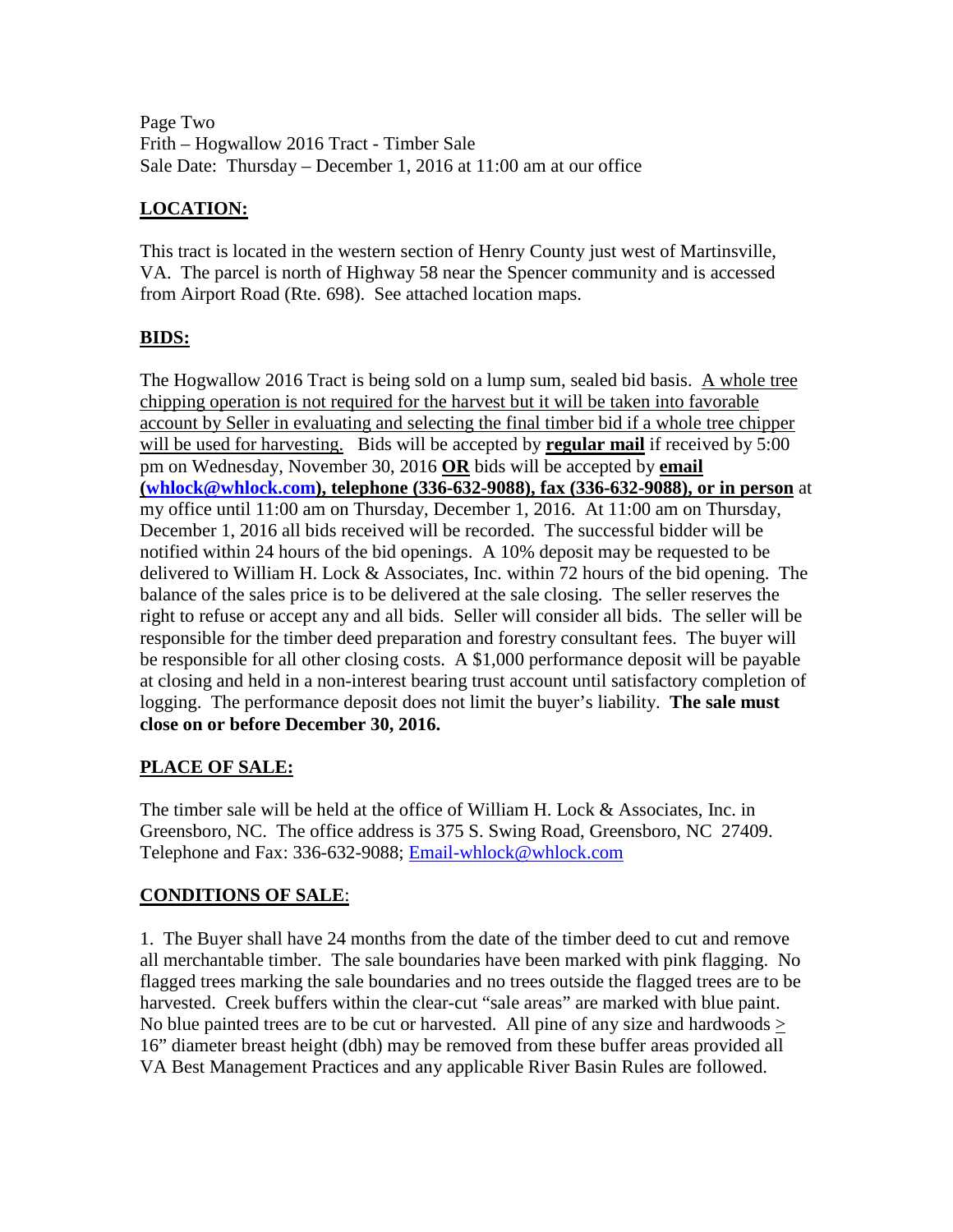Page Three Hogwallow 2016 - Timber Sale Sale Date: Thursday – December 1, 2016 at 11:00 am at our office

2. The Buyer may access the tract from Airport Road along the road frontage or the existing woods path. All access routes will need to be installed and/or maintained according to all Virginia Best Management Practices. All existing roadways must be left in similar condition, reasonable wear and tear accepted, at the completion of the harvesting operation. Call W.H. Lock if questions concerning access routes.

3. The Buyer is responsible for maintaining a clean site. No equipment parts, trash, tires or other debris shall be left on the property as a result of the harvesting operation. It shall be the Buyer's responsibility to clean up any hazardous material or chemical waste spills including but not limited to Diesel Fuel, Hydraulic Fluid, Machine Oil, and/or Gasoline upon the subject property if they resulted from the harvesting operation. Responsibility will include any required remediation including but not limited to the removal of contaminated soils. Deck sites, loading sites, and/or truck parking areas must be free of logging debris, smoothed when completed, and re-seeded at the completion of the harvesting operation.

4. The Buyer is responsible for following all Federal, State, and local regulations regarding timber harvesting activities. Buyer is responsible for harvest notification required under Virginia law and for obtaining any other necessary permits or licenses required for timber harvesting. All logging operations must conform to Virginia Best Management Practices. In the event that a non-compliance situation is identified on the tract as a result of the harvesting operation, William H. Lock & Associates, Inc. will have the express right to suspend the harvesting operation until the situation is brought into compliance. No trees or other logging debris shall be left in or across the property boundary, sale cutting lines or access roads.

5. All sale boundaries are marked with pink flagging. No flagged trees denoting the sale boundary shall be cut and no trees outside the boundary lines shall be cut. If trees marking the property lines or sale boundary are cut, Virginia timber trespass laws may apply. No trees shall be cut to fall on a neighboring landowner's property or where potential damage may occur. If existing property corners are damaged or removed as a result of the harvesting operation, Buyer agrees to replace the markers at the correct surveyed location at their own expense.

6. Buyer agrees to notify William H. Lock & Associates, Inc., P. O. Box 49571, Greensboro, NC 27419 at least 3 days in advance of the beginning of the harvesting operation and at least 3 days in advance of the completion of the harvesting operation. Telephone numbers are Office: (336) 632-9088. The buyer and/or logger must complete a pre-harvest inspection with WHL & Associates prior to beginning any logging activity.